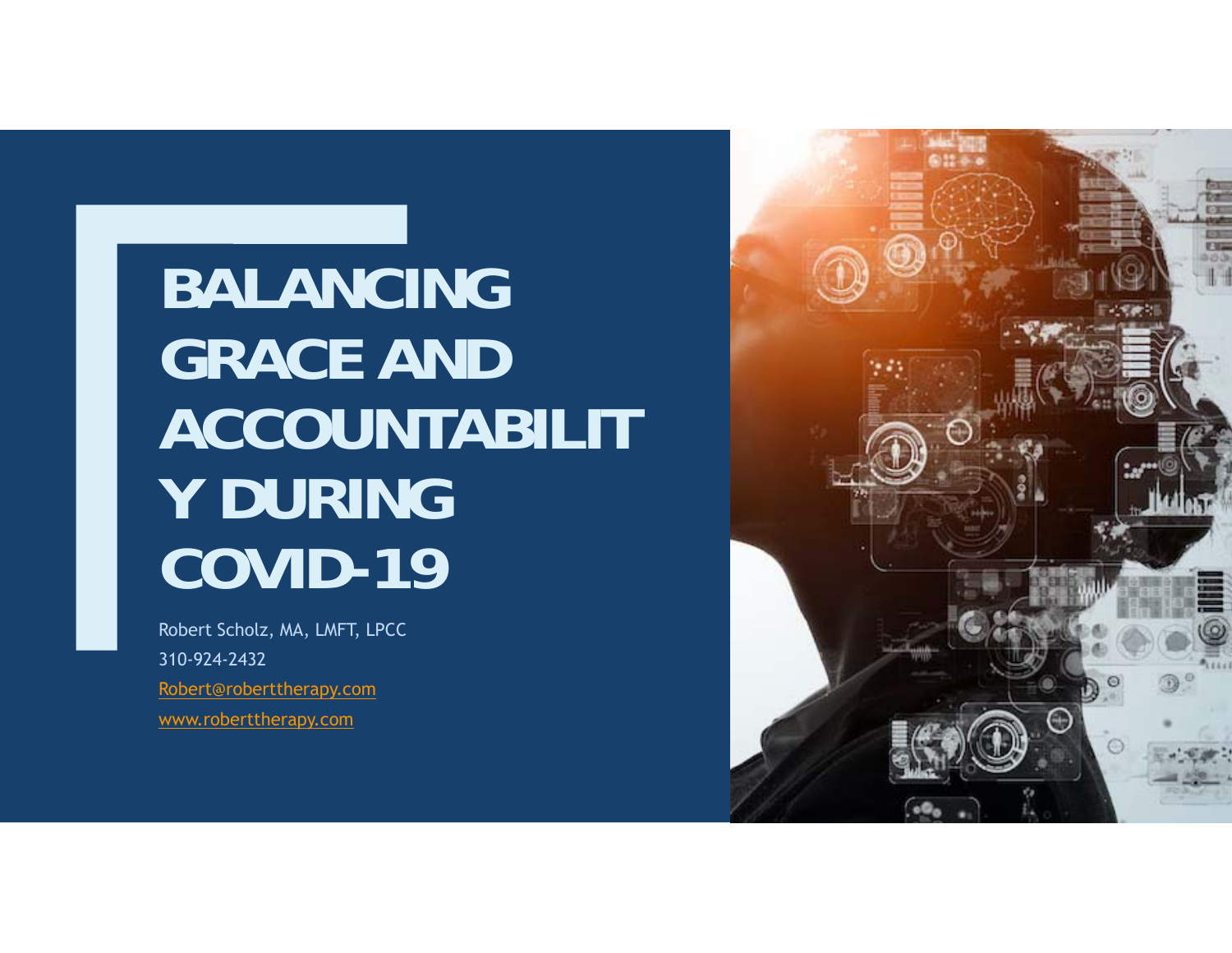

# Today's "Order"

- ■Where are we in this crisis?
- ■ Grace and Accountability in the **Workplace**
- ■Components of Healthy Confrontation
- ■Case Examples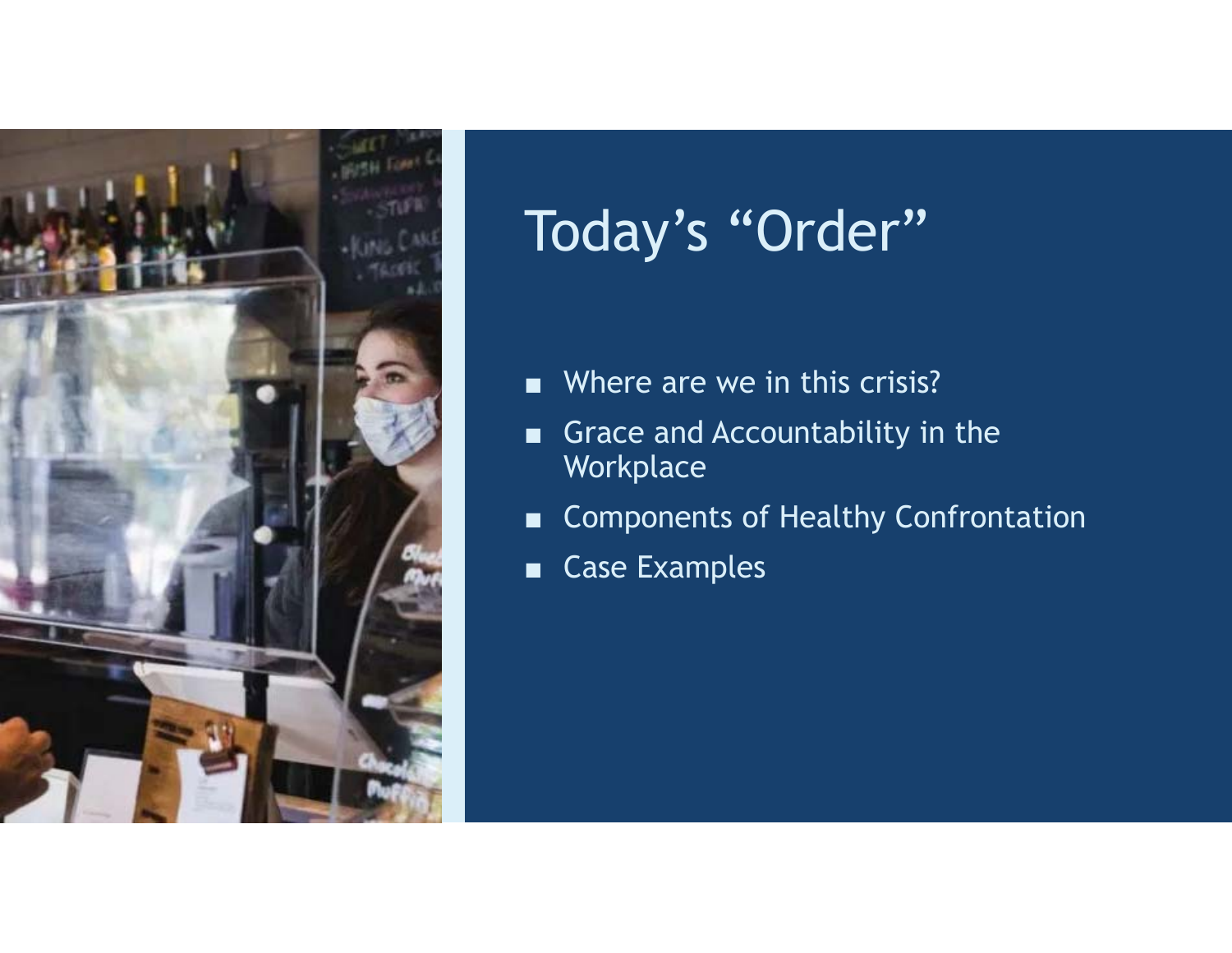



s dude in my online class is literally doing a face n HILE the teacher is talking, and everyone can see hah **THE REAL OR BUILD VALUES WAS VEST OF THE** 

# WHEN SAYING NOTHING ISN'T AN OPTION!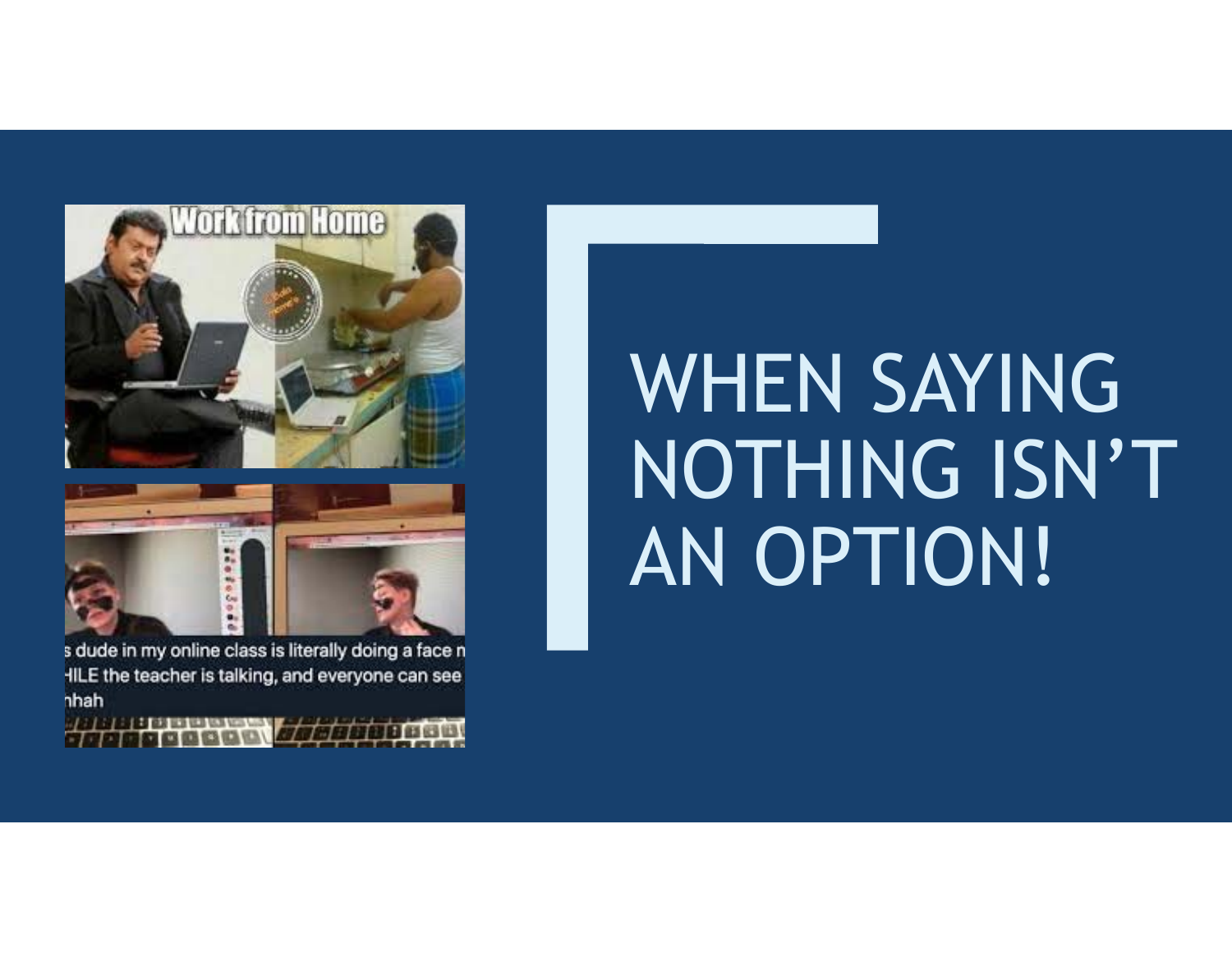#### **COVID- 19 Pandemic Phases**R. Phelps, 2020



https://www.riskandresiliencehub.com

/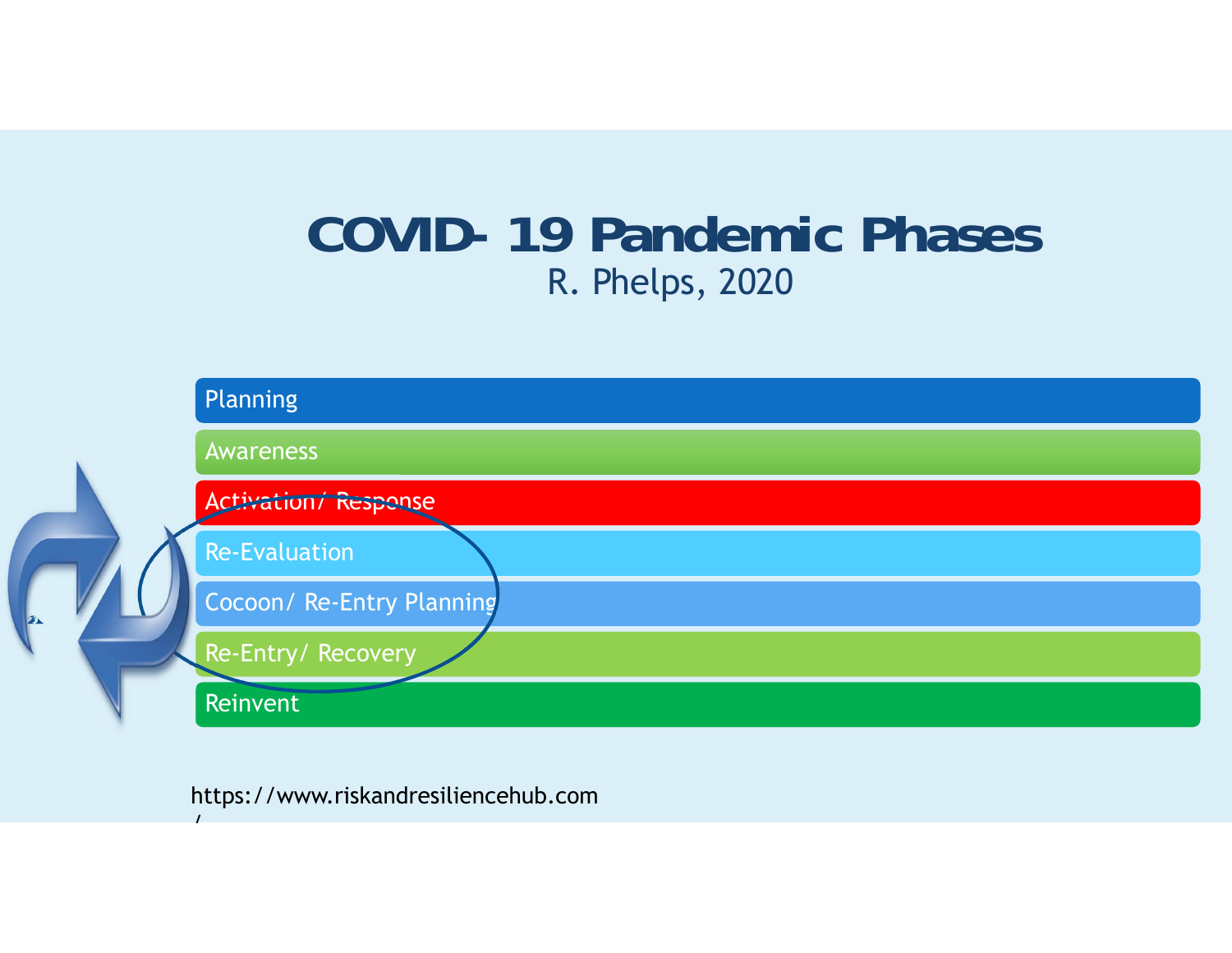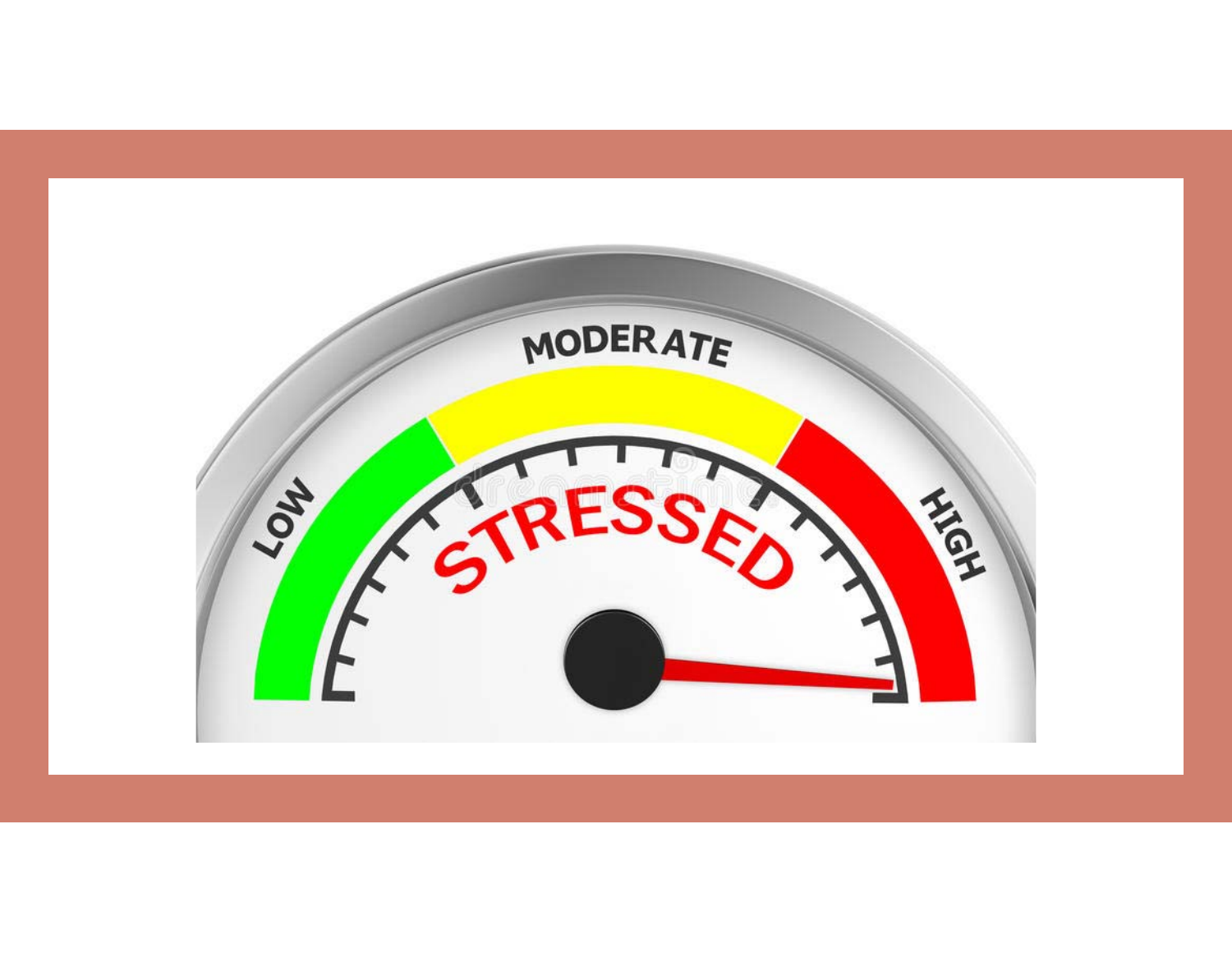

BRENÉ ON DAY 2

https://brenebrown.com/podcast/brene-on-day-2/<br>https://brenebrown.com/podcast/brene-on-day-2/

### **The Messy Middle – Day 2**

- Often is the hardest
- Necessary, but often people just want to get through it and not acknowledge this critical phase.
- Act 2 things get uncomfortable
- Joseph Campbell's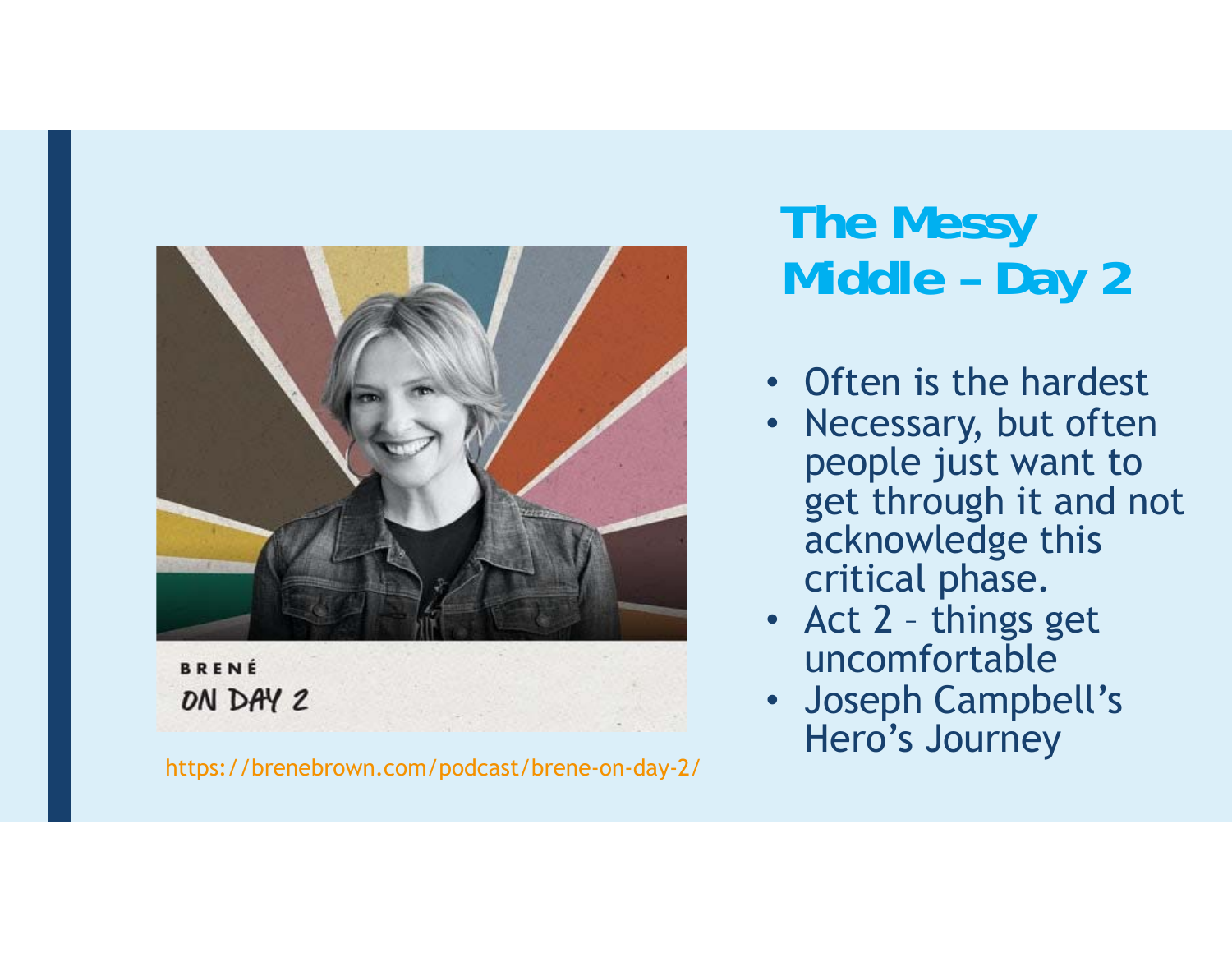## **Because We're in Day 2… We Have Challenges**

| Home Challenges -<br>kids, workspaces,<br>distractions |                                                                          | The refined and<br>predictable are now<br>new and uncertain |                                                                                | Lost connection |  | Struggle to know<br>how to manage |  |
|--------------------------------------------------------|--------------------------------------------------------------------------|-------------------------------------------------------------|--------------------------------------------------------------------------------|-----------------|--|-----------------------------------|--|
|                                                        | Professors/Staff<br>challenged to learn<br>new ways to reach<br>students |                                                             | Professors struggling<br>with "lost time" and<br>anxiety around<br>performance |                 |  | Safety uncertain                  |  |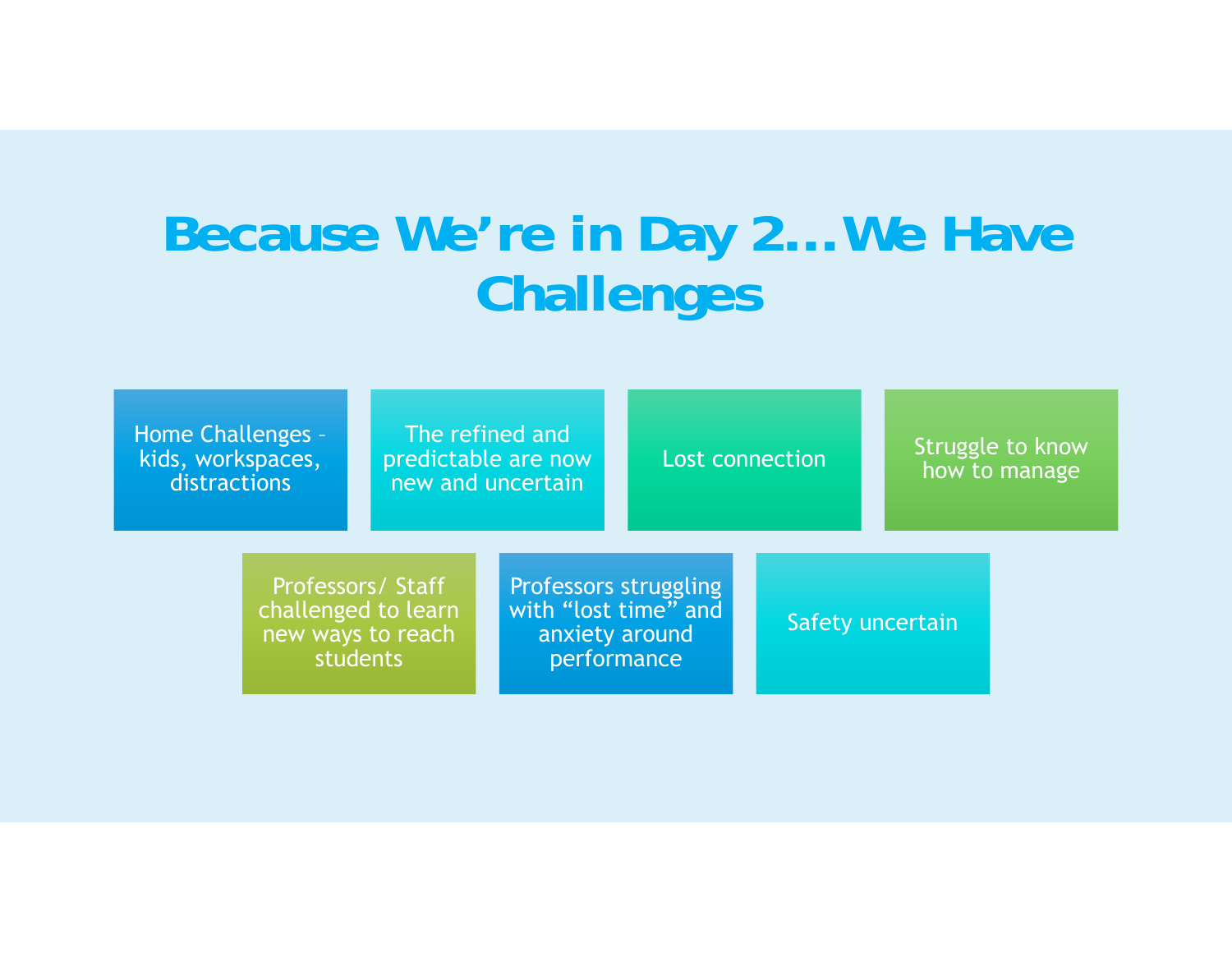### **The Nature of Jesus**

# ■ Grace and truth came through Jesus Christ (John 1:17)

*Instead of simply telling us that we were broken, Christ gave us a way to fix what was wrong.*

#### ■ As we model after Jesus in workplace...

- *How do we offer grace?*
	- Even when they are performing poorly
	- ■Even when I feel like they are taking advantage
- *How do we speak truth?*
	- About what is happening
	- About why we are concerned
	- About the importance of them needing to change

#### ■ Limitations of an " or" approach

AND Grace **DR** Truth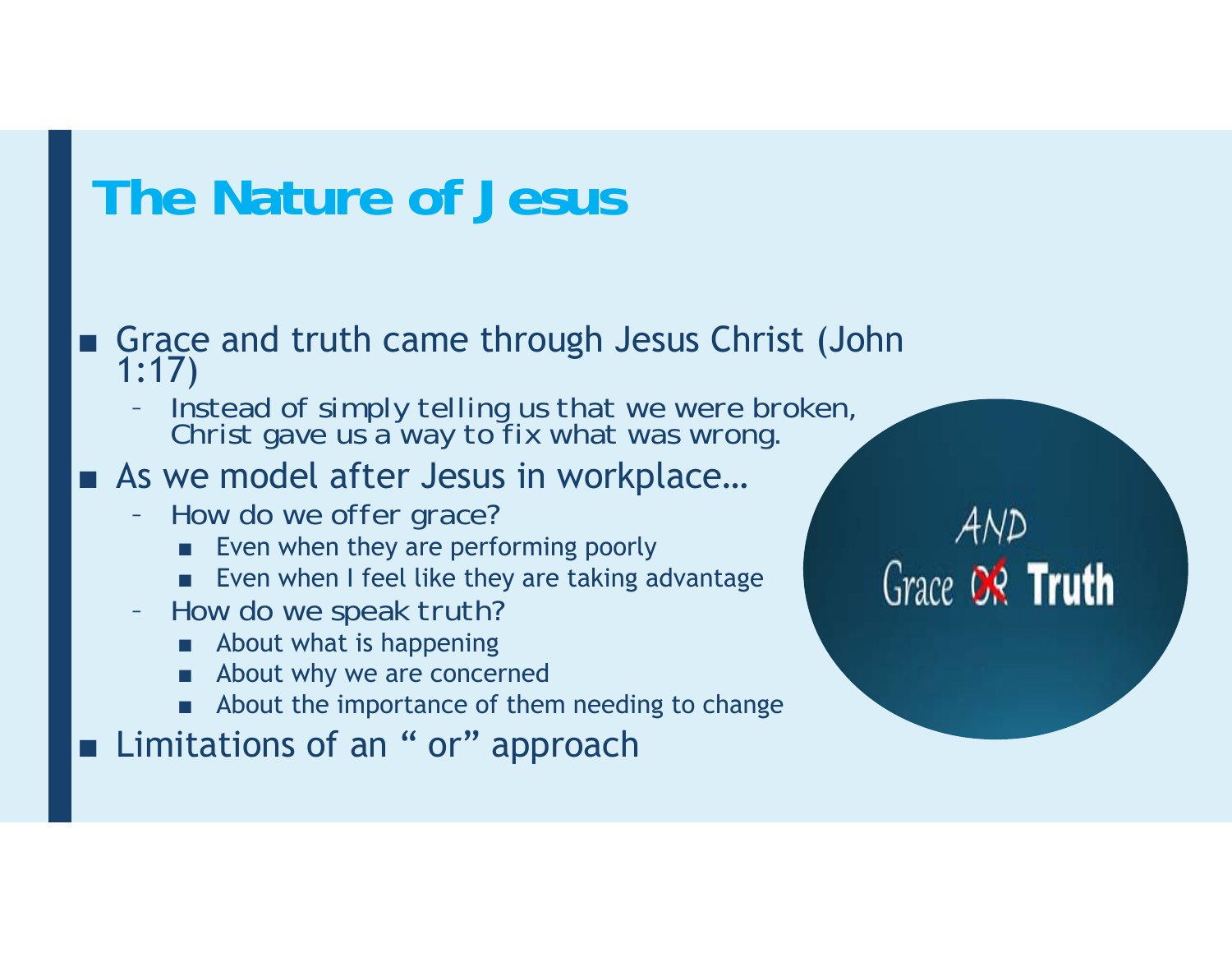

# **FINDING THAT RIGHT BALANCE**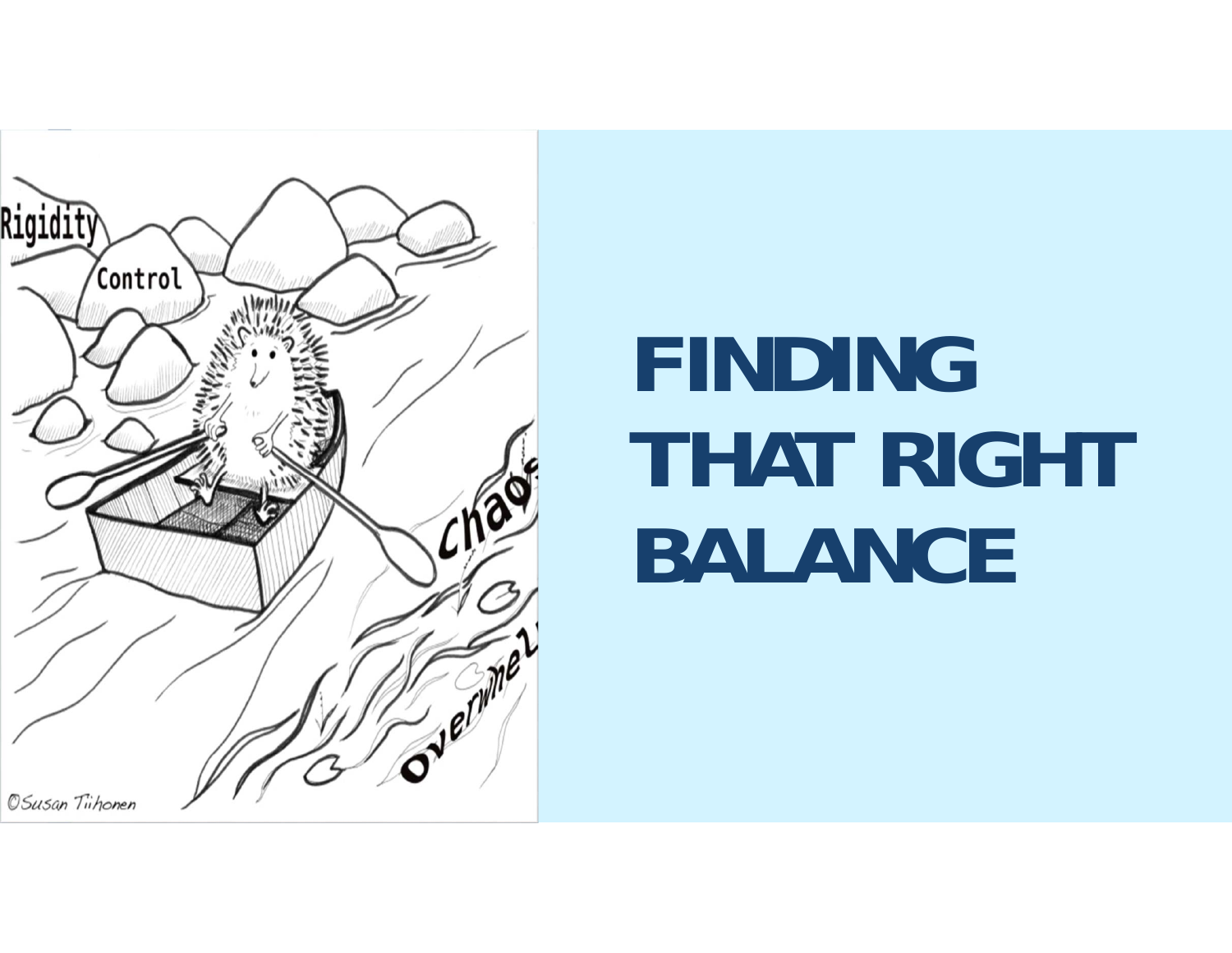

### Parallel Process with Grace and ACCOUntability<br>A How 90 think about these concepts with yourself or with others in your life?

- *Are you quick to forgive yourself for making mistakes?*
- *How you like/ don't like to be managed?*
- ■ How do you think about these concepts with employees and students?
	- *What do you do/ think when people/ students don't fulfill responsibilities?*
	- *Do you have a clear sense of when grace is appropriate in situations?*
- ■ How do you talk about these concepts with your team? Hint…you need to!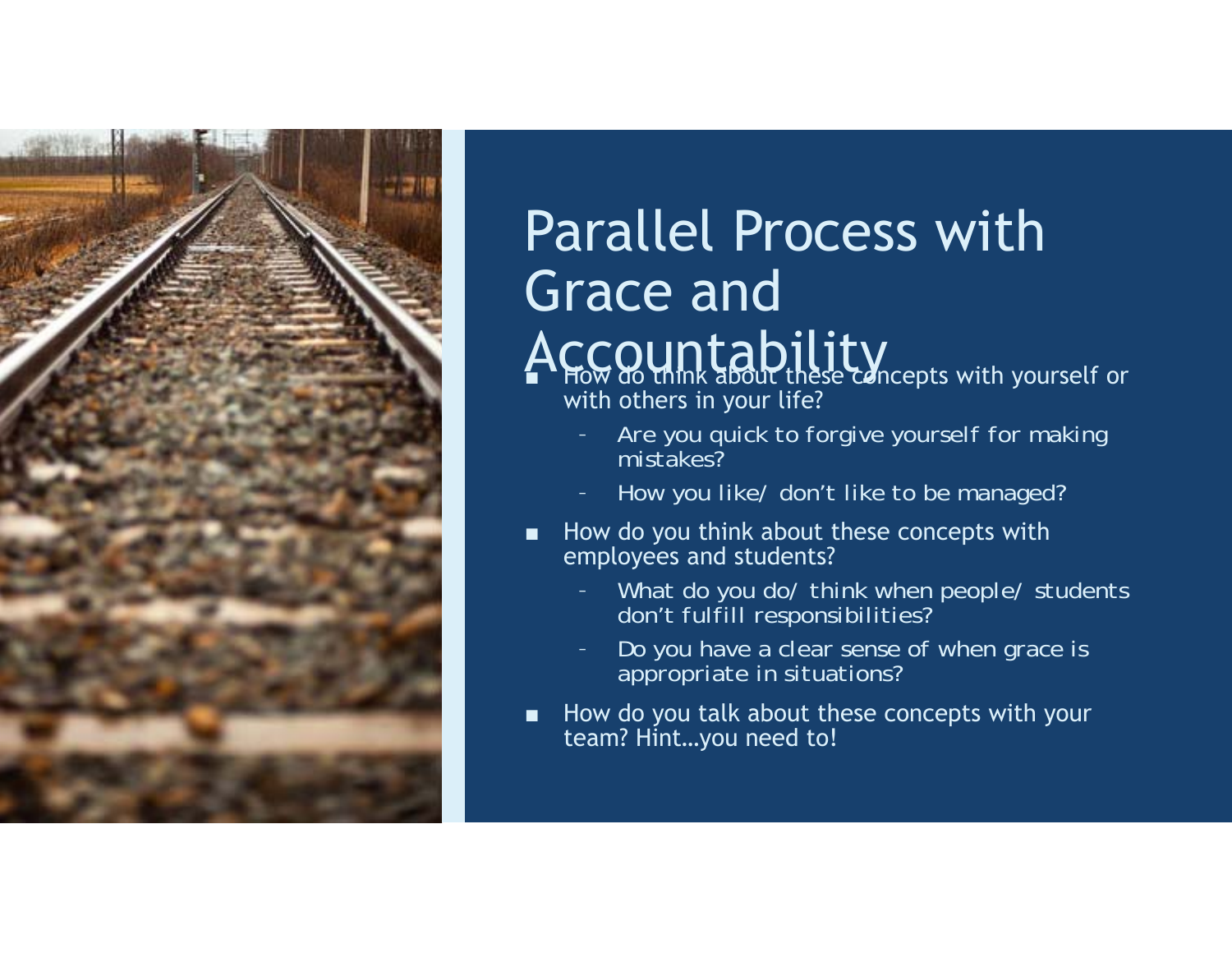Grace and Accountability in the Classroom/ With Students

- We have to create space to talk about challenges and how they will be handled.
- Offer opportunities where students can give themselves some freedoms/ or a pass when they need it.
- When you notice students who are late/ missing class, take time to talk with them about.
- Have clear/ reasonable guidelines around grading. Consider offering some credit for late work, especially during COVID/ distance learning.
- ■ If offering extensions, place clear deadlines and consequences if they still don't meet expectations.
- Overcommunicate and be curious with students who are struggling.
- Have helping resources available if it at all feels like mental health is connected.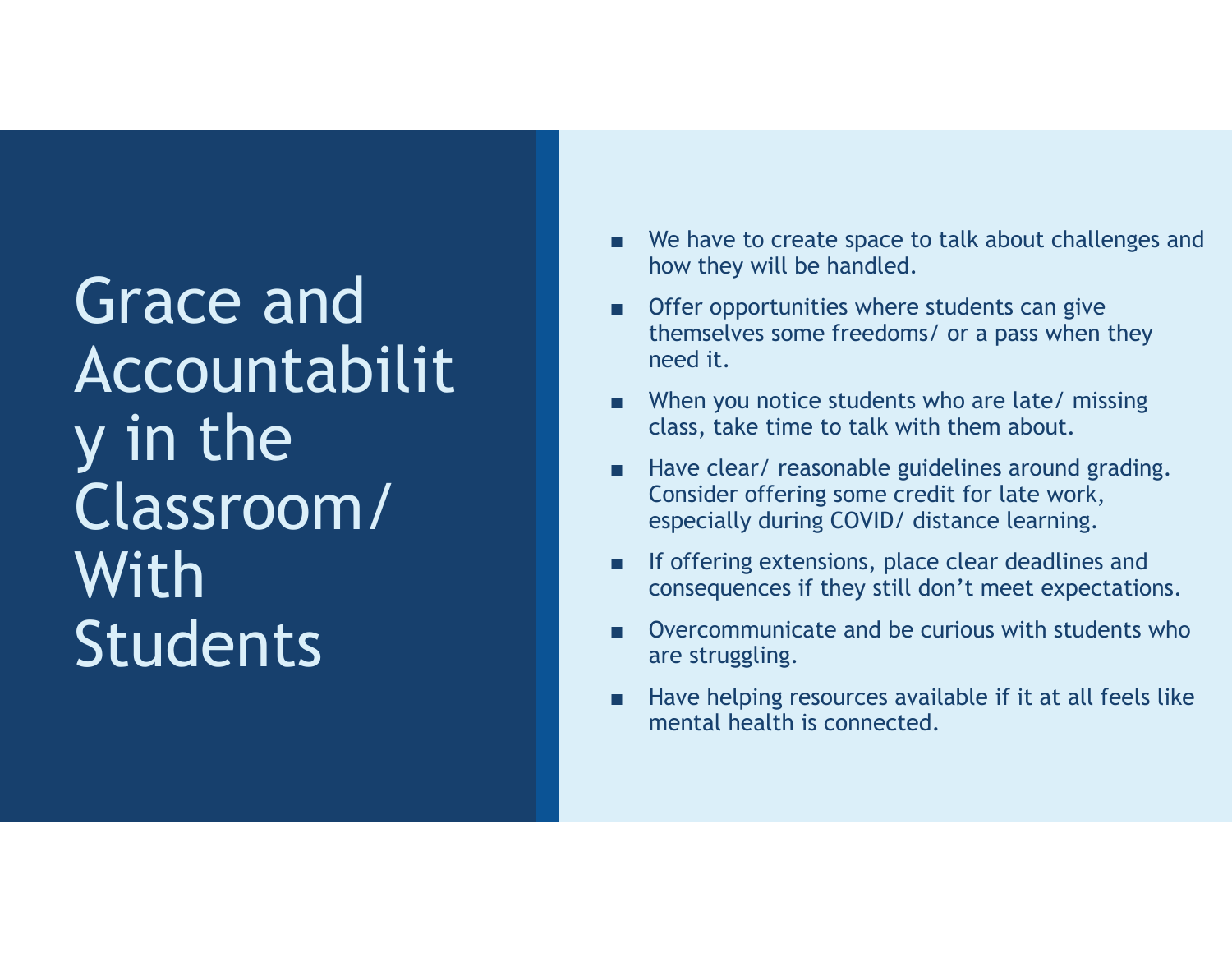

Take time to model talking with your staff about challenges.

When employee performance decreases, they might be signaling you that there is a problem or a skill deficit.



Offer flexibility whenever possible and CLEARLY state what isn't flexible. When "violations" occur, quickly follow up and hear them out without a big confrontation.

 $\bullet\bullet$ 

Employees need clarity about what they are to be doing. and measurables that you and they can clearly see.



Help your employees become more accountable by having them create (or cocreate with them) a task/ goal list.

**Grace and Accountabili ty with Employees**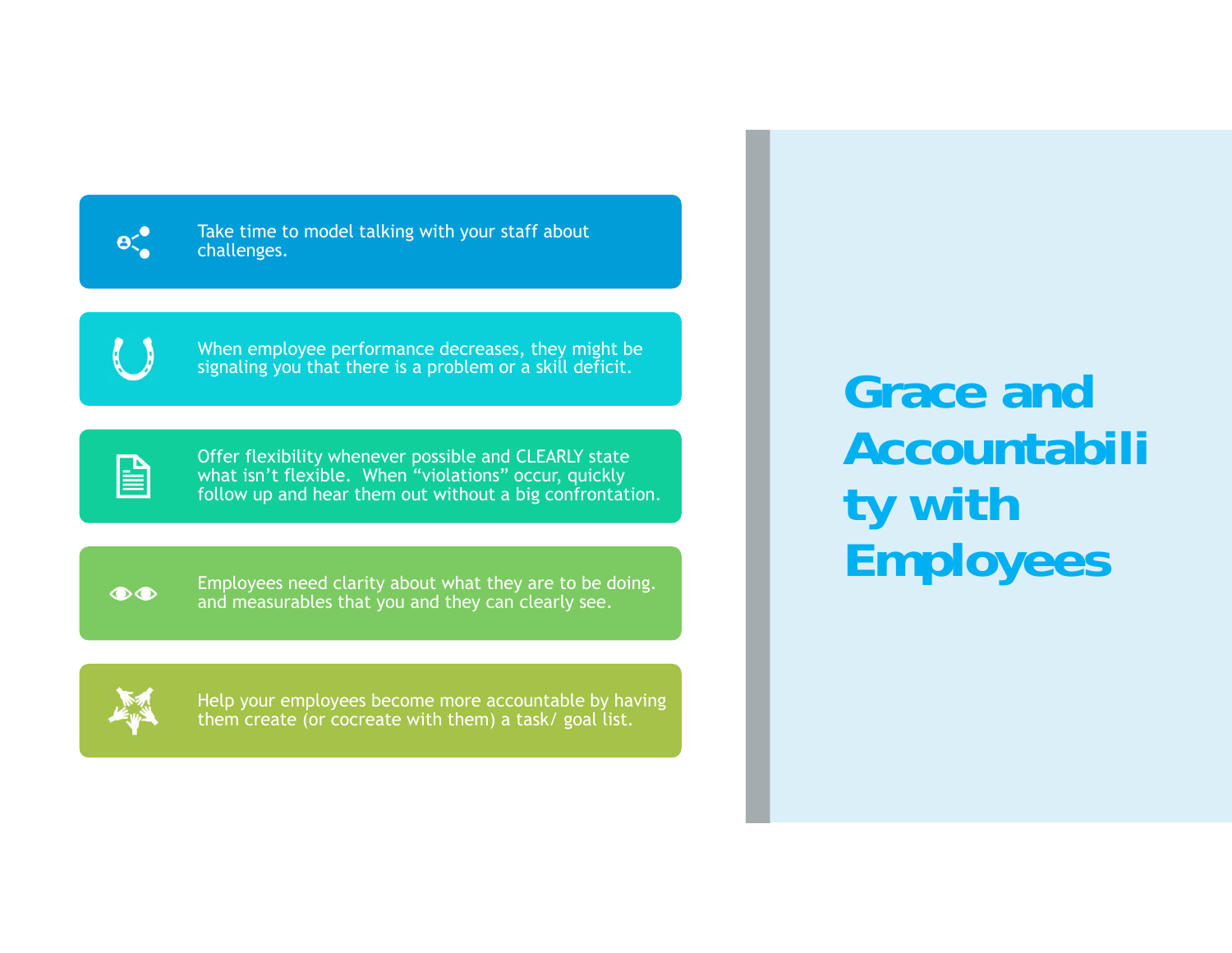### "Failure is an opportunity to grow" GROWTH **MINDSET**

"I can learn to do anything I want"

"Challenges help me to grow"

"My effort and attitude determine my abilities"

"Feedback is constructive"

"I am inspired by the success of others"

"I like to try new things"

"Failure is the limit of my abilities" MINDSET "I'm either good at it or I'm not" "My abilities are unchanging" "I can either do it. "I don't like or I can't" to be challenged" "My potential is predetermined' "When I'm frustrated, I give up" "Feedback and criticism are personal "I stick to what I know"

**Promoting a Culture of Failing Forward Growth Mindset vs. Fixed Mindset** Dwaak 2007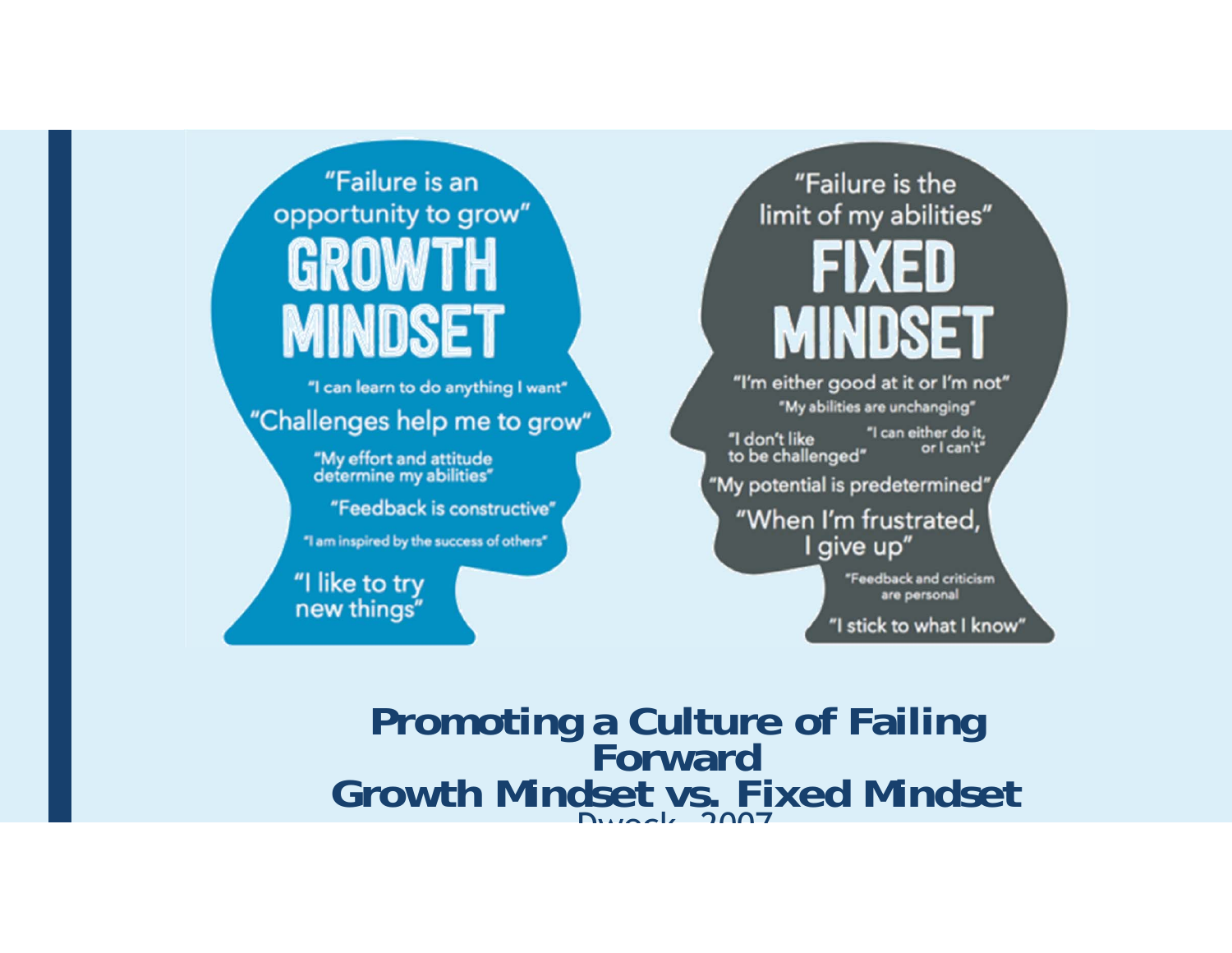

# **Confronting with Grace and**

- **Accountability**<br>**Prepare for the Encounter write things down, pray, etc.** ■
- ■Own the Problem (be direct)
- ■ Choose words carefully
	- –*Sandwich approach*
- ■ **Listen, really listen and show understanding**
	- *Be open to hearing something you may need to do different.*
- ■Negotiate future behavior
- ■Set a follow up meeting in near future
- ■Let go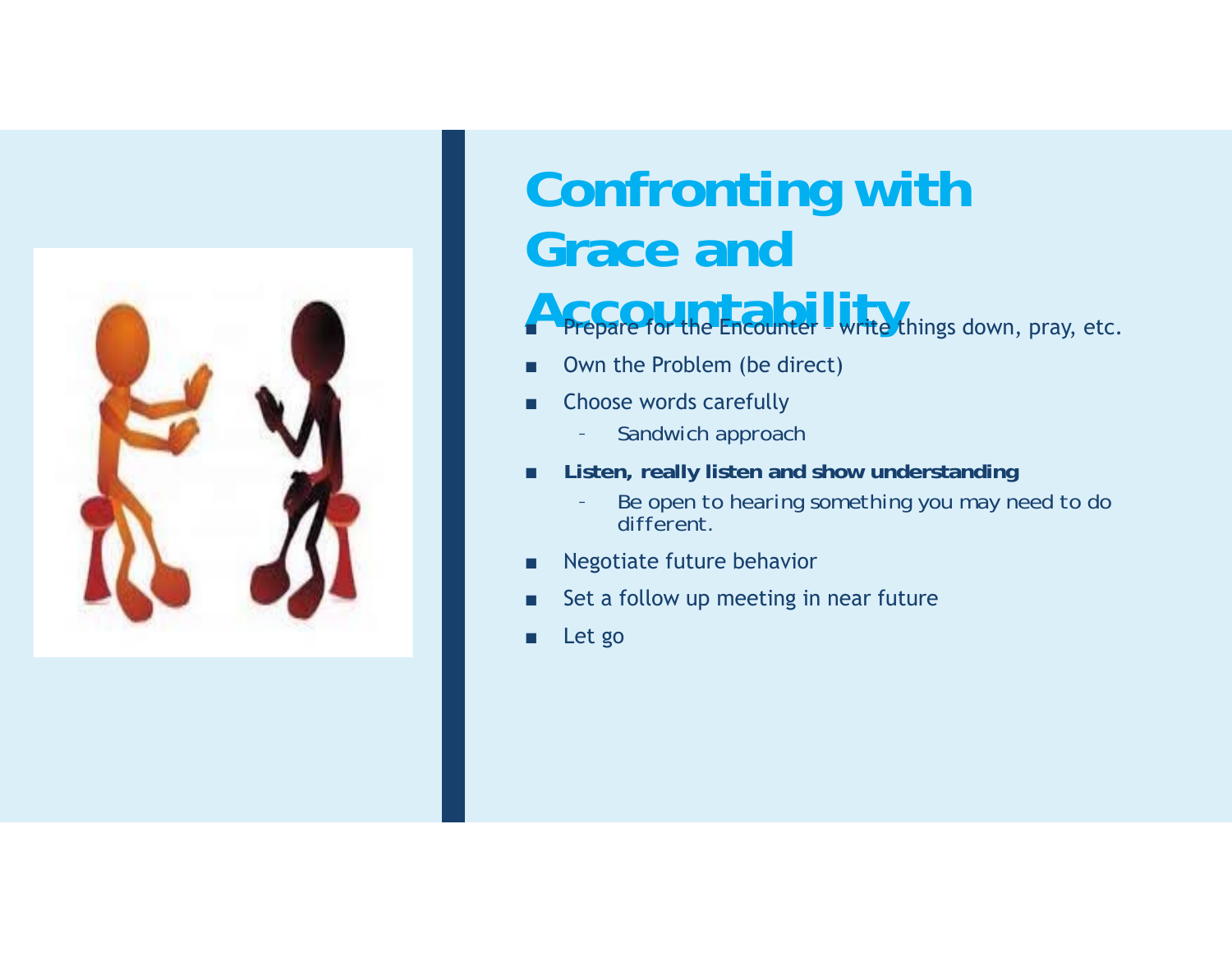**As you consider these two case examples, think about/ write in about:**



Hypotheses about what could be going on

What you'd want to emphasize in an initial conversation



Ideas of what to do to assist employee/ student moving forward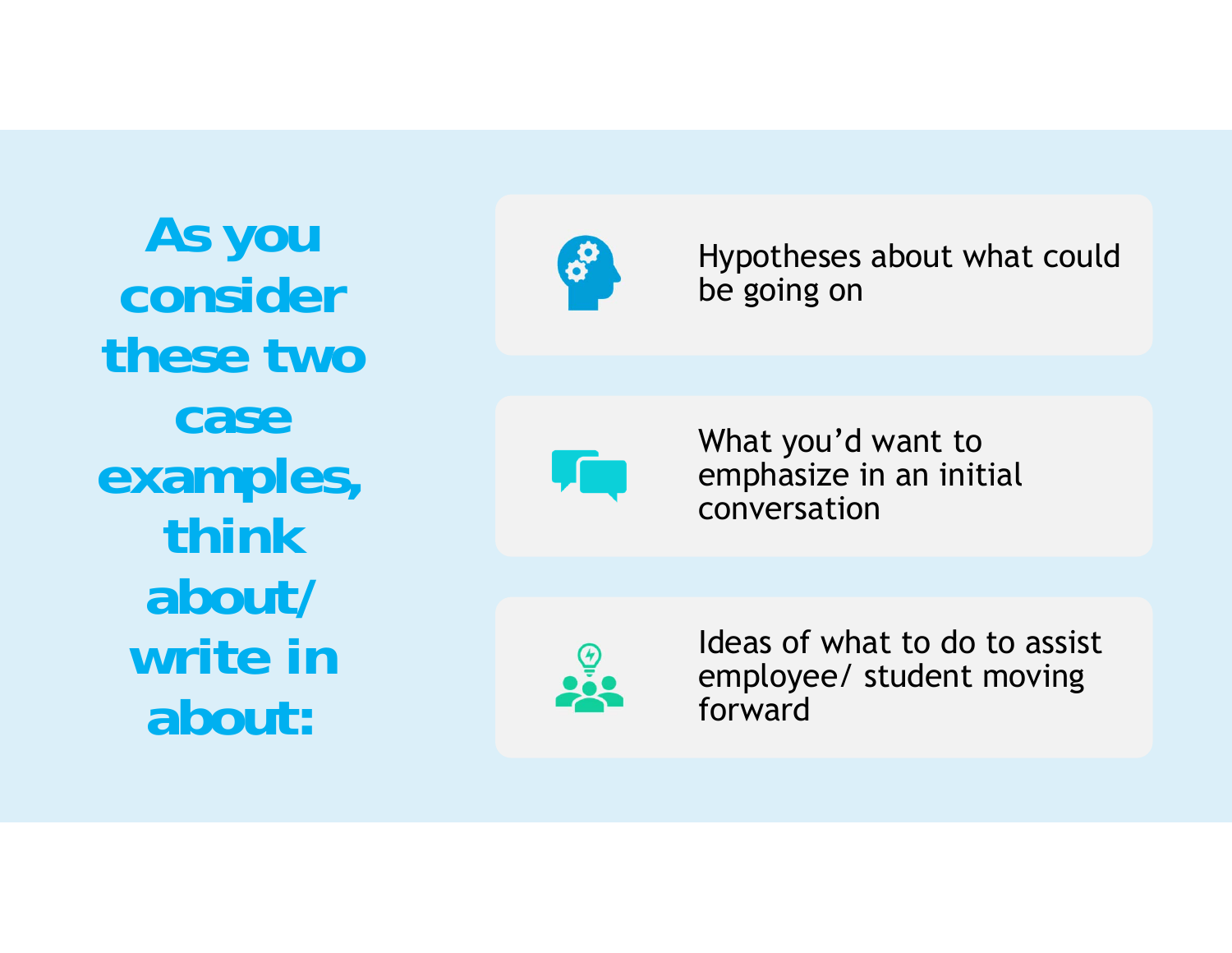- •Hypotheses
- • Initial Conversation
- Places to offer grace? Accountability?
- •What Could Help

# **Team Member Struggling**

■ Mike, an employee of 3 years, has been showing up late to your weekly zoom staff meeting for the past month. Additionally, he has been slow to turn in work assignments. He was always the top performer on your team, so this behavior is very confusing to you. He apologizes each time and tells you that it "won't happen again," but delays in his work are now affecting others on your team.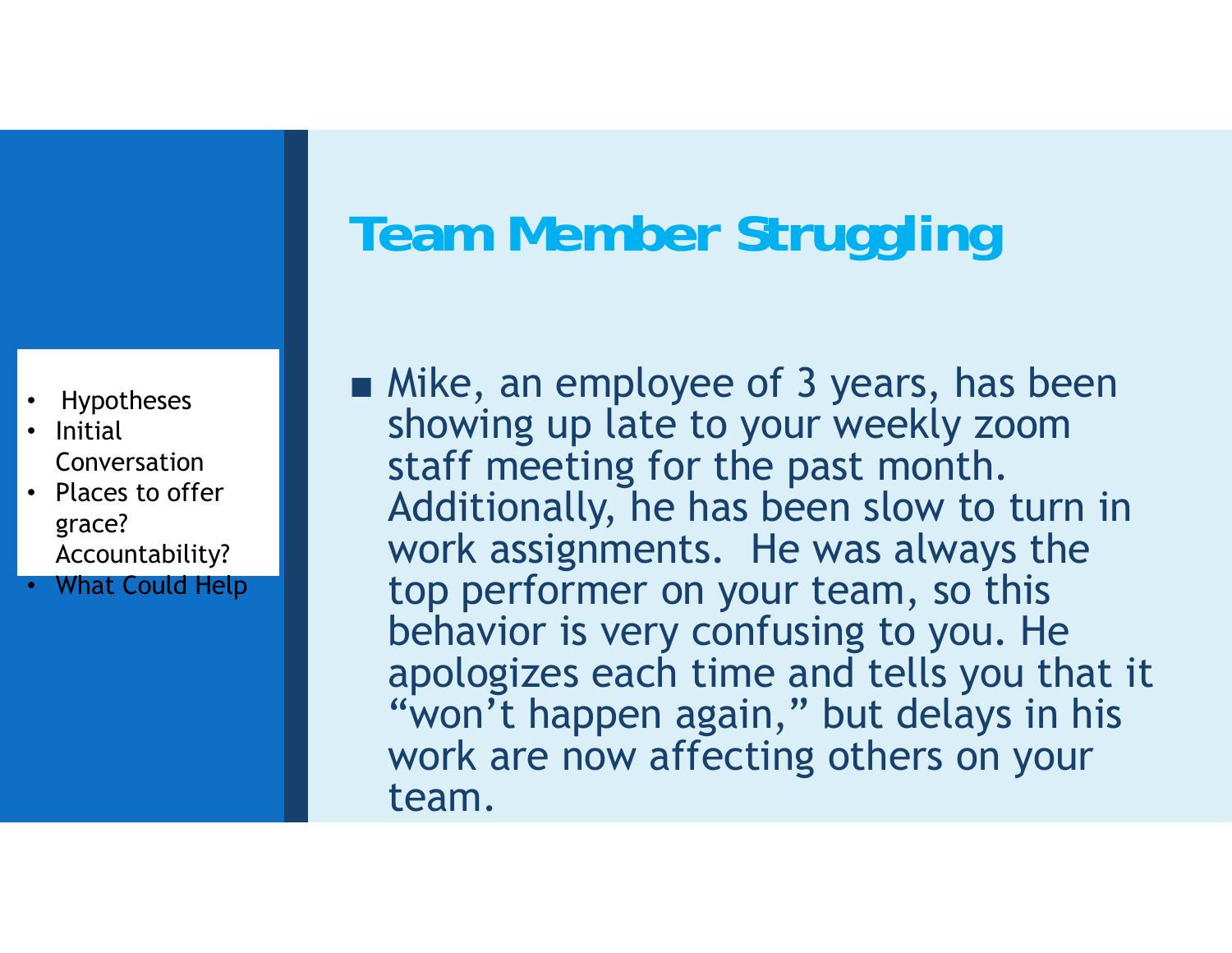# **New Student Slipping Fast**

- •Hypotheses
- • Initial Conversation
- Places to offer grace? Accountability?
- •What Could Help

■ Michelle is a new student at the University, and you have her in a once/ week 3-hour class. The class is small, around 18 students, so it's noticeable when she doesn't have her camera on or isn't engaged in the small group or larger class discussions. When she participates and turns in her work ( only about  $\frac{1}{2}$  the time), she demonstrates her knowledge of the material and adds a great deal to the discussion. This last week, she wrote to say she wouldn't be able to make it to class tomorrow and would have to miss the first test.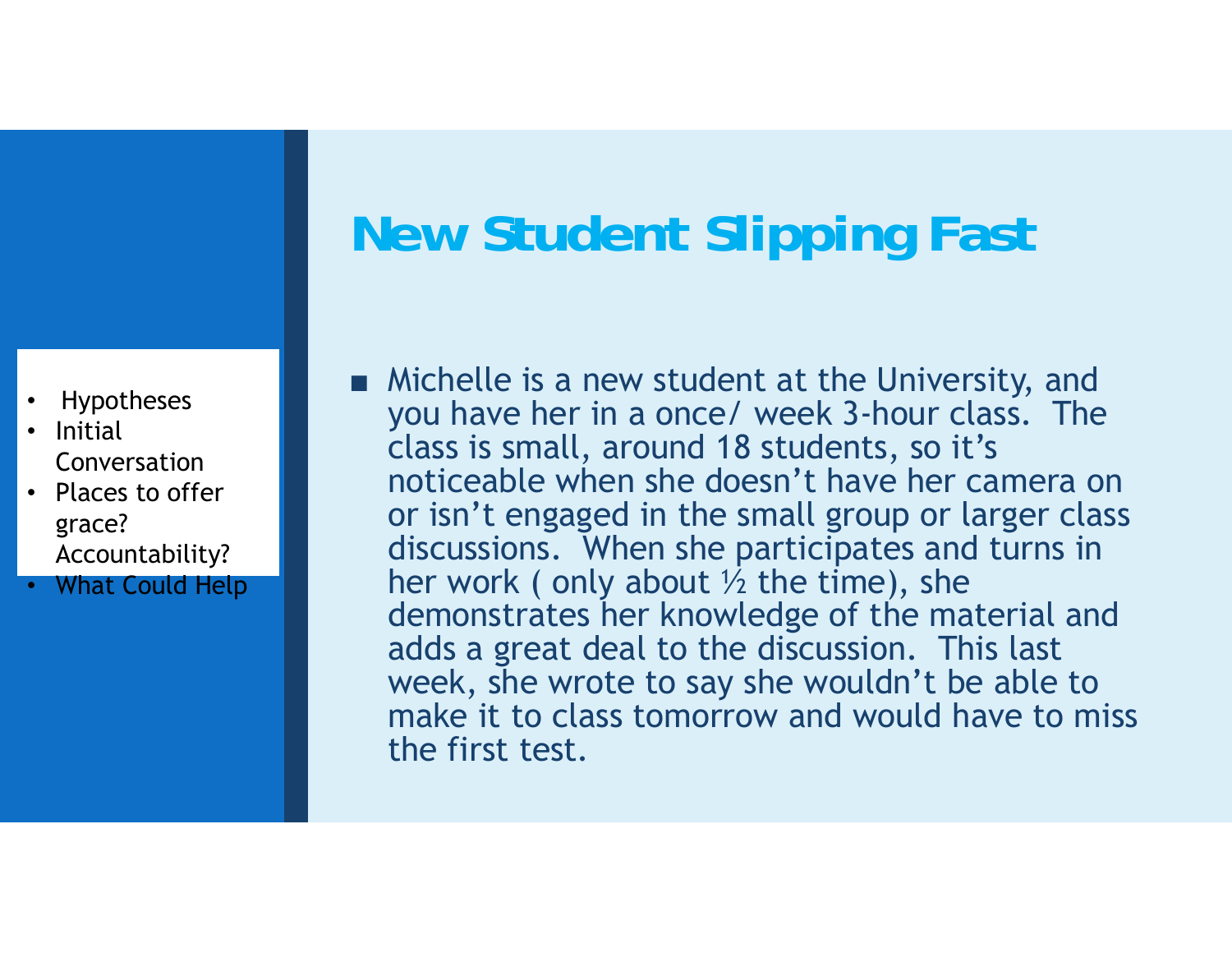

# RADICAL GRACE

Daily Meditations

"FAITH IS NOT FOR OVERCOMING OBSTACLES; IT IS FOR EXPERIENCING THEM—ALL THE WAY THROUGH!"

― RICHARD ROHR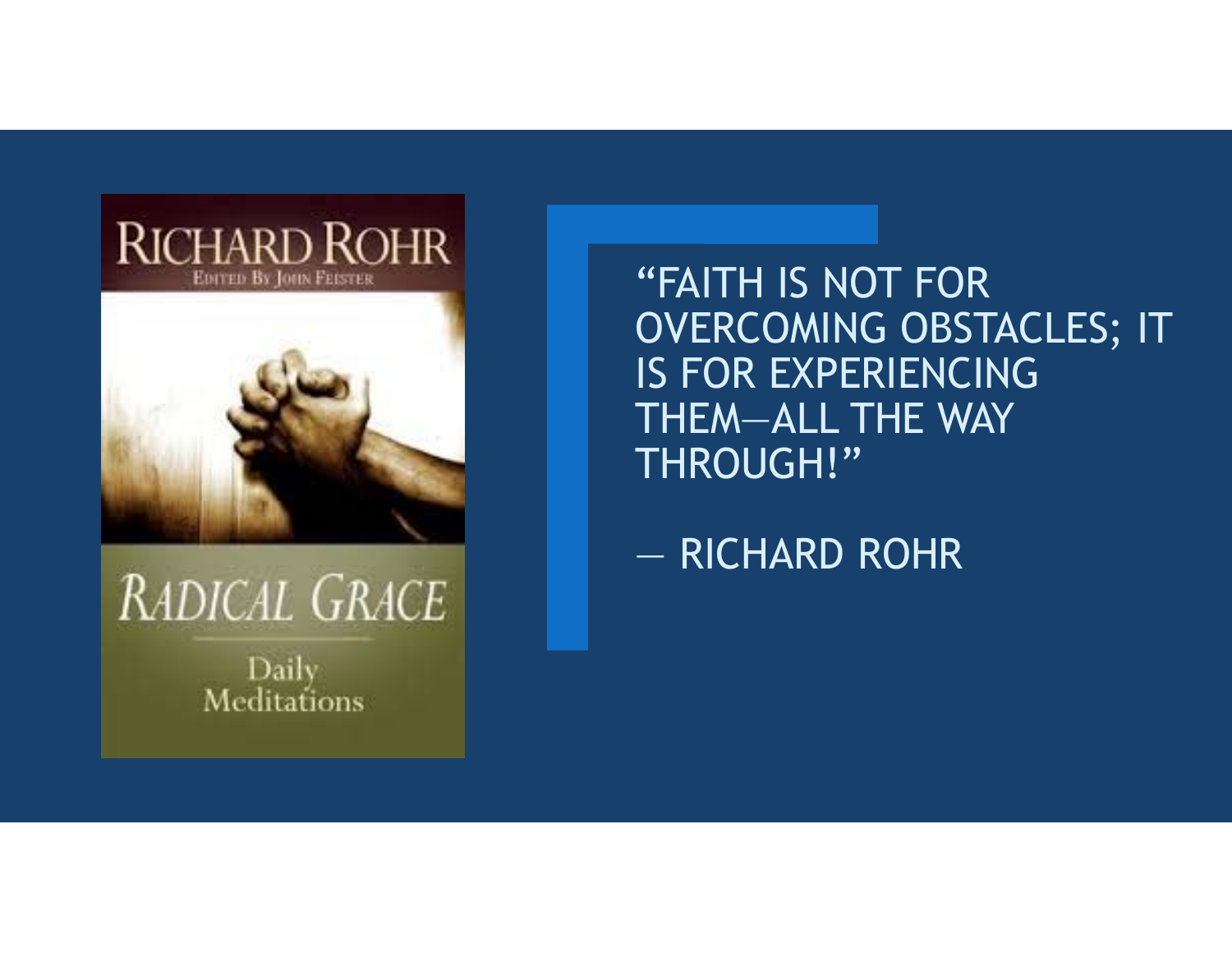

# **Final**   $\overline{\phantom{a}}$  bay 2 Ghallenges

- Understand your ways of relating to grace and accountability.
- Have a plan
- ■ Get feedback/ ask for help.